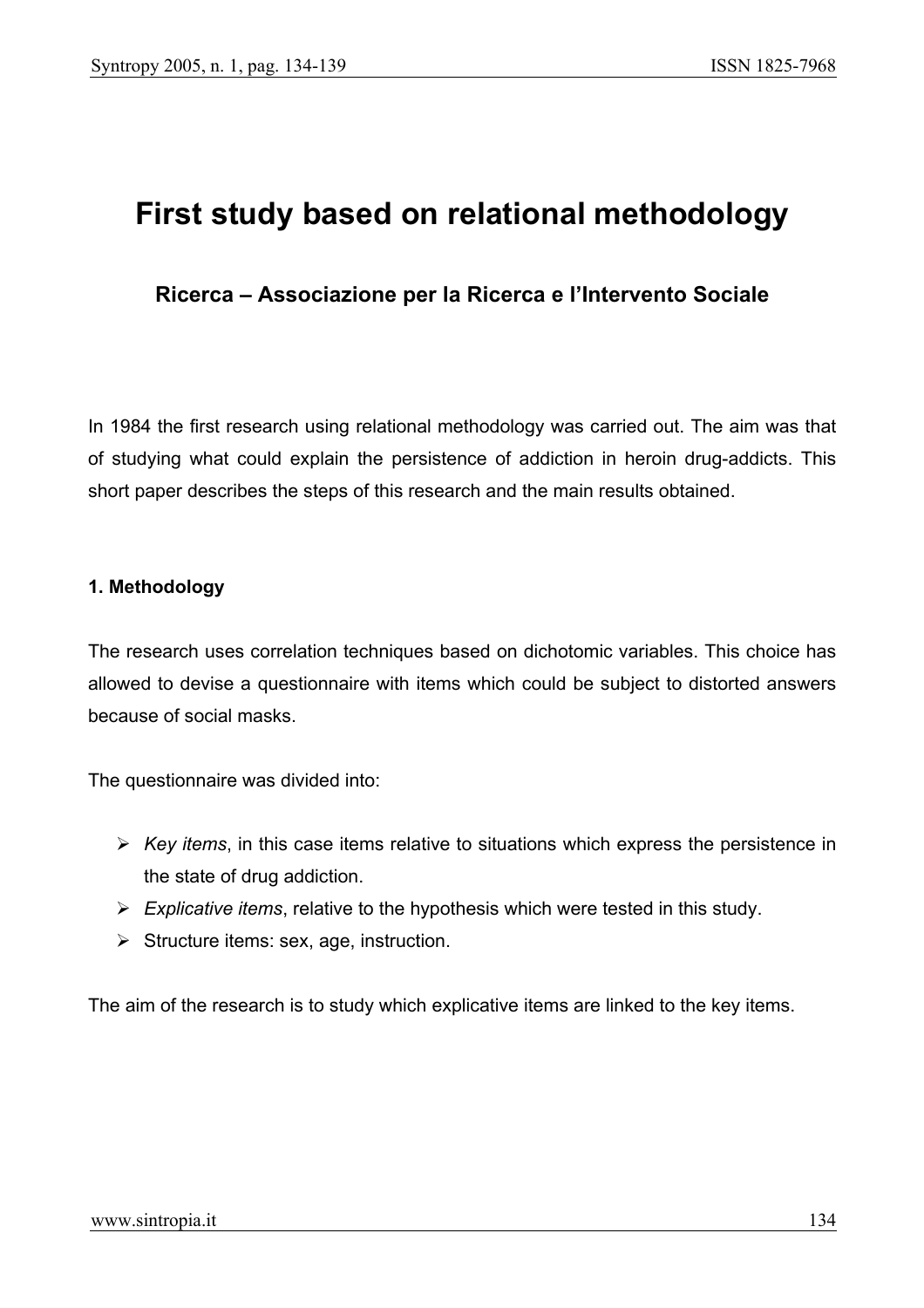#### *1.1 Key items*

Key items describe the different aspects of the problem, and are therefore nonhomogeneous. The study was specifically oriented towards heroin-addicts. The key items which were formulated are:

- 1. I think I will continue to use drugs for ever.
- 2. I think that my addiction to heroin is irreversible.
- 3. Using drugs is a key element of my life.
- 4. I believe there are ways to come out from my drug addiction.
- 5. I don't believe there is any alternative to drugs.
- 6. I have tried several times to come out from drugs.
- 7. I am trying to quit heroin.
- 8. I need to continue using heroin.
- 9. I want to quit heroin.
- 10. It is difficult to live without heroin.

#### *1.2 Explicative items*

Explicative items have been suggested by experts from different sectors:

- ¾ Psychoanalysis:
	- o Regression to the principle of pleasure
	- o Relation with the mother
	- o Attachment to objects
	- o Omnipotence
	- o Persecutory feelings
	- o Guilt complex
	- o Reality principle
- $\triangleright$  Relational:
	- o Normal family
	- o Disinterested family
	- o Pathological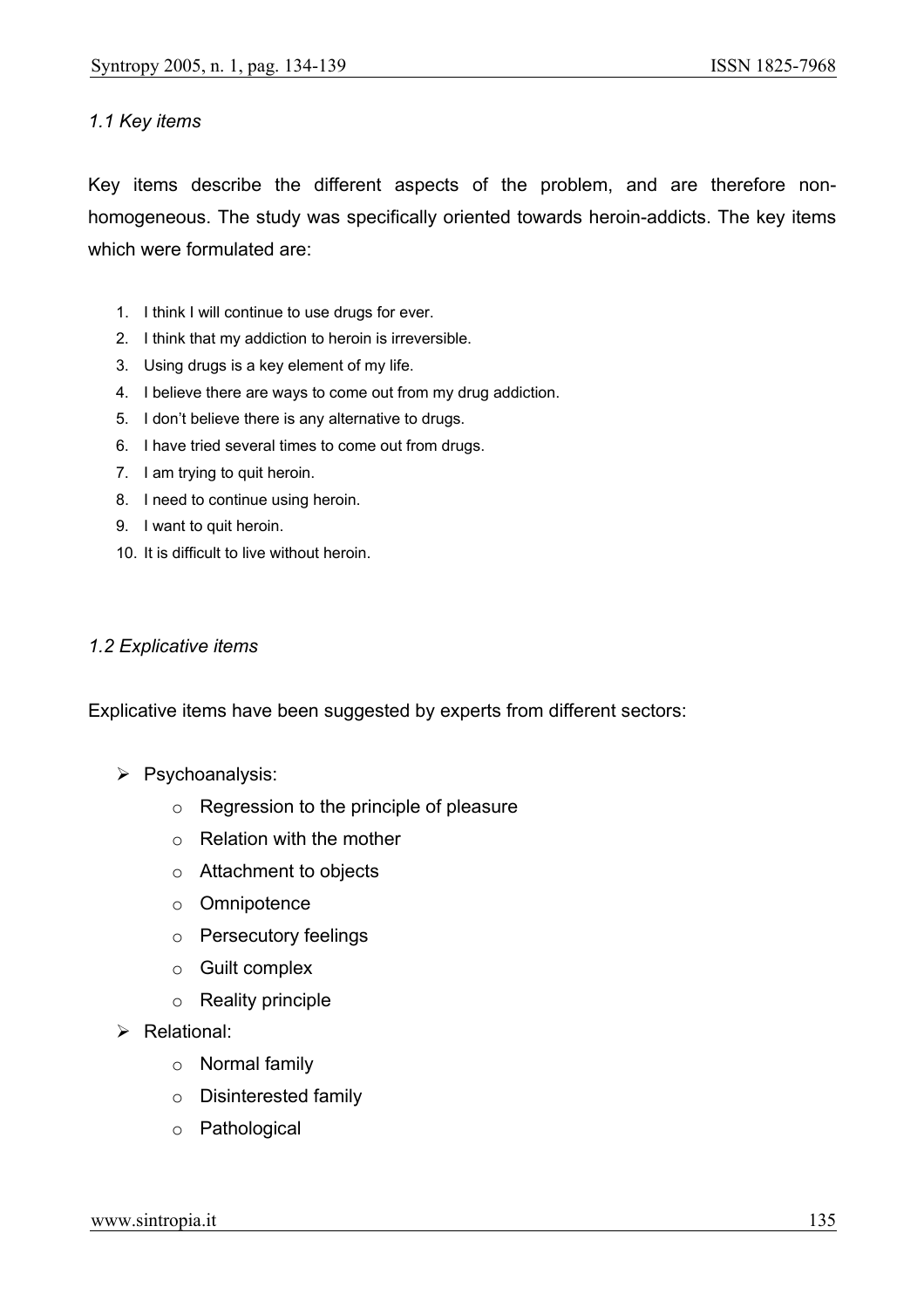- $\triangleright$  Theory of needs:
	- o Love need
	- o Value needs

Other items were added to the questionnaire:

- $\triangleright$  Items which were considered important even if they were not suggested by a theory.
- $\triangleright$  Structure items.
- $\triangleright$  Open items.

Basically the study compared 4 theories:

- $\triangleright$  The first one, psychoanalysis, which links drug addiction to personalities which have remained fixed to primitive modalities of functioning, refusing independence, and looking for ways to re-establish dependency relations;
- $\triangleright$  The second one, from family and relational psychology, which considers a pathological family a factor of risk of drug addiction;
- $\triangleright$  The third one, need for love and drug-addiction, which links addiction to the effects similar to love which satisfy the need of love;
- $\triangleright$  The fourth one, need of value and drug-addiction, which says that heroin can become the reason for life of the drug-addict, satisfying in this way the need of value.

## **2. Sample**

The questionnaire was distributed in a centre which distributes methadone (S.A.T. RM 5 – Rome, Italy) between the  $2^{nd}$  and the 13<sup>th</sup> of July 1984. More than 60 questionnaires were returned, but only 58 were completed in all their parts and used in the analysis. The sample is made up of 48 men and 10 women, the average age is 25, and the average period of addiction is 6 years. Only 17 persons had a high-school degree, 23 had a  $8<sup>th</sup>$ grade degree, 17 a  $5<sup>th</sup>$  grade degree and 1 had no degree; 26 were employed or working,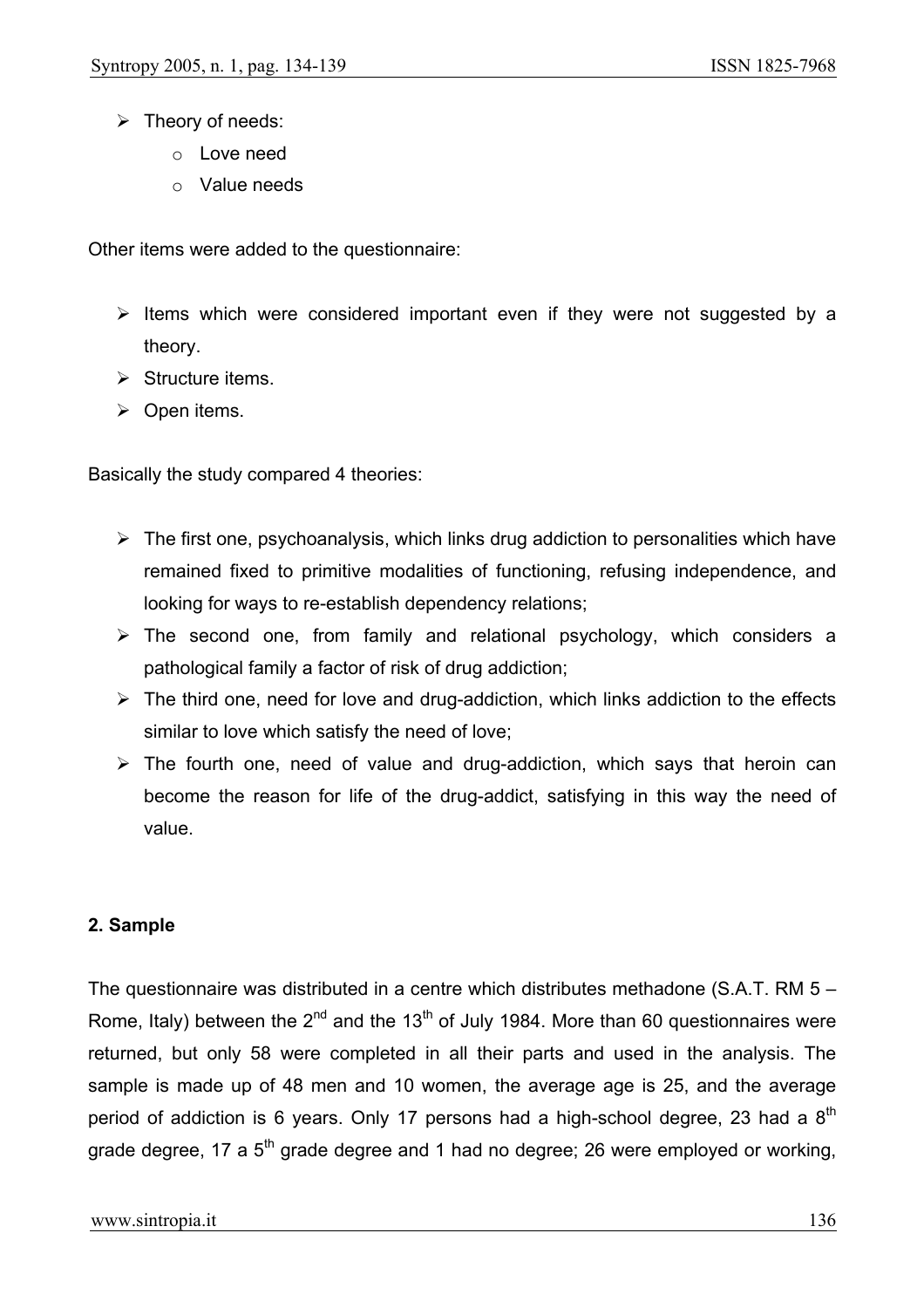32 were unemployed.

#### **3. Data analysis**

The analysis was carried out using 2 statistical indexes: Chi Square and r Phi:

- $\triangleright$  Chi Square was used to calculate the statistical significance of relations, and only relations with at least 1% of significance (1 possibility of out of 100 to be wrong when stating the existence of the relation) were considered.
- $\triangleright$  R-Phi gives the strength of the relation, and the sign.

The correlations among each key item and all the other items of the questionnaire were calculated.

As an example we list the items with which the first key item obtained the highest correlations.

"I think I will continue for ever to use drugs"

Correlates with:

- 1. Heroin provides me with feelings of heat.
- 2. Heroin provides me with feelings of love.
- 3. I did not have stable friendships.
- 4. Heroin is the reason of my life.
- 5. Years of drug addiction (higher)

This key item obtains the highest correlations with items suggested by the "*need of love and drug-addiction*" hypothesis; these correlations emerge also with other key variables. The correlation with "Heroin provides me with feelings of heat" is the highest observed in the study, among key items and explicative items.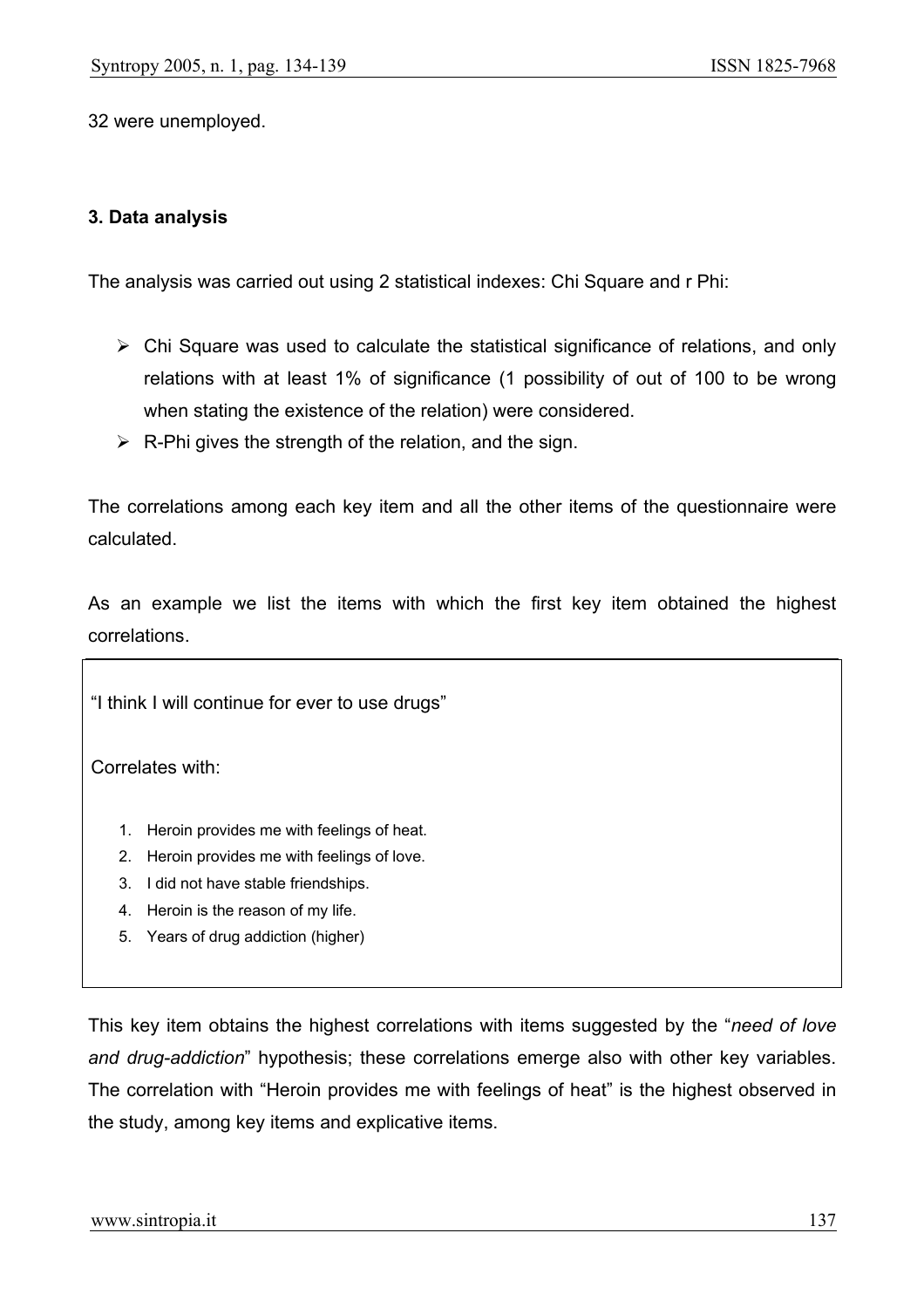The fourth correlation "Heroin is the reason of my life" suggests that being addicted can provide a goal, a meaning, and satisfy in this way the need of value. It is interesting to note that this item correlates with many key items.

The 5<sup>th</sup> correlation was obtained with the number of years the person has used heroin; the greater is the number of years, the greater is the perception that there is no way out of addiction.

## **7. Discussion**

In the following table items are ordered according to the number of significant correlations obtain with the key items.

| Number of significant correlations obtained with the key items |                                                                                   |
|----------------------------------------------------------------|-----------------------------------------------------------------------------------|
|                                                                |                                                                                   |
| 5                                                              | Heroin is the reason of my life                                                   |
| 4                                                              | If I have a dose of heroin with me I feel calmer                                  |
| 3                                                              | I feel in love with heroin                                                        |
| 3                                                              | Heroin provides me with feelings of heat                                          |
| $\overline{3}$                                                 | I like the moment when I am preparing the dose                                    |
| $\overline{2}$                                                 | Heroin provides me with feelings of love                                          |
| $\overline{2}$                                                 | I am always right                                                                 |
| $\overline{2}$                                                 | It is important to share heroin with the one you love                             |
| $\overline{2}$                                                 | I feel very guilty for the problems that my drug addiction is giving to my family |
| $\overline{2}$                                                 | My father was often kept out of what was happening in the family                  |

The number of significant correlations obtained can be a useful tool to select the most relevant items. It can be observed that the highest number of correlations obtain is relatively low, 5 out of 10. This tells us that the key variables are dissimilar and show low correlations.